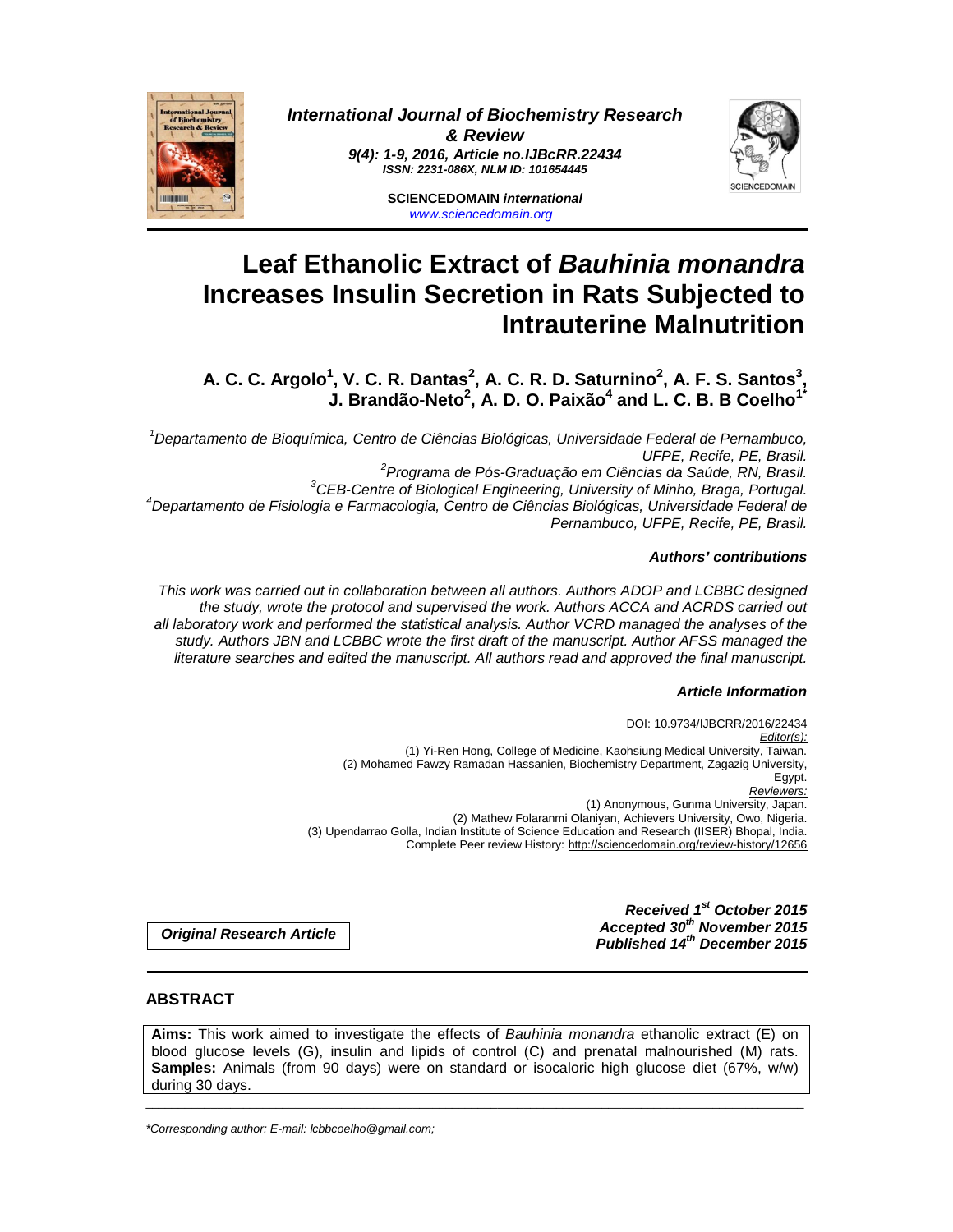**Study Design:** Animals received 0.1% DMSO (2.5 ml/kg, po.) or E (500 mg/kg, po.). Glucose tolerance was evaluated in blood following glucose overload (1.5 g/kg, po.).

**Place and Duration of Study:** Departamento de Bioquímica and Departamento de Fisiologia e Farmacologia, Universidade Federal de Pernambuco, between January 2006 and February 2007.

**Methodology:** In acute tests, glucose tolerance and serum insulin were evaluated in C and M receiving DMSO or E. Lipids and hepatic enzymes were analyzed before DMSO or E application. Glucose was orally administered by gavage, for glucose tolerance; thirty minutes later, E or DMSO was given. Blood samples were collected for glucose and insulin measurements. In the chronic assay, glucose tolerance, lipids and hepatic enzymes were studied in groups C or M receiving DMSO or E. The group M receiving E had a diet rich in glucose (30 days). Glucose tolerance, lipids, and hepatic enzymes were evaluated before and after diet rich in glucose treatment with E. Serum insulin was measured by chemiluminescence; also, aspartate and alanine aminotransferases were analyzed after high dietary glucose. Serum total cholesterol and triglycerides were estimated with an auto analyzer.

**Results:** In control rats, acute E administration reduced G, but did not change insulin secretion; in M rats, it induced insulin peak. In chronic study, animals on high glucose diet with E showed lower G; prenatal malnourished rats revealed higher insulin levels. Cholesterol, triglycerides and alanine aminotransferase did not change by intrauterine malnutrition or E.

**Conclusion:** Results indicated that E may act on beta-cells and stimulate insulin secretion.

Keywords: Bauhinia monandra; leaf ethanolic extract; hypoglycemic activity; blood glucose; serum insulin.

## **ABBREVIATIONS**

ALT: Alanine Aminotransferases; AST: Aspartate Aminotransferases; BmoLL: Bauhinia Monandra Leaf Lectin; BmoRoL: B. Monandra Root Lectin; C: Control; E: B. Monandra Ethanolic Extract; G: Blood Glucose Levels; GCE: Group Control Receiving a Diet Rich in Glucose and Treated with Extract; Group CE: Control Receiving B. Monandra Ethanolic Extract; Group CV: Control Receiving Vehicle; GCV: Group Control Receiving a Diet Rich in Glucose and Treated with Vehicle; GME: Group of Prenatal Malnourished Wistar Rats Receiving a Diet Rich in Glucose and Treated with Extract; Group ME: Prenatal Malnourished Wistar Rats Receiving B. Monandra Ethanolic Extract; Group MV: Prenatal Malnourished Wistar Rats Receiving Vehicle; GMV: Group of Prenatal Malnourished Wistar Rats Receiving a Diet Rich in Glucose and Treated with Vehicle ; GTT: Glucose Tolerance; HDL: High Density Lipoprotein; M: Prenatal Malnourished Wistar Rats; NIDDM: Non-insulin Dependent Diabetes Mellitus; V: Vehicle.

# **1. INTRODUCTION**

Plants from the genus Bauhinia are widely distributed in most countries and have been frequently used in folk medicine to treat several ailments, including diabetes [1,2,3]. In recent years, with the higher incidence of diabetes in the world, the interest in these plants has increased considerably [4,5]. Medicinal plants have been an alternative for treatment of diabetes in developing countries. There are more than 350 traditional plants already used with this aim [6] and the antidiabetic activity is mainly due to presence of the secondary metabolite in plants [7]. Therefore, active compounds of these plants may be used to develop new drugs for treatment of diabetes. The therapeutic properties of Bauhinia have been supported by studies using plant extracts [8,2]. Aqueous, ethanolic and

hexanic extracts [2,4] from B. forficata leaves have induced hypoglycemia in rats. The Bauhinia genus presents terpenes, steroids, lactones and flavonoids [8]. B. monandra Kurz ("pata-devaca", "orquidea del pobre", pulse or "Napoleon's plume") is an ornamental Fabaceae species with an expressive content of galactose specific proteins, namely B. monandra leaf lectin, BmoLL [1] and B. monandra root lectin, BmoRoL [9]. BmoLL showed hypoglycemiant activity without cytotoxic or genotoxic effects [10]. In Northeastern Brazil, the leaves of B. monandra are largely used in folk medicine to reduce blood glucose levels.

In this way, type 2 diabetes mellitus previously called non-insulin dependent diabetes mellitus (NIDDM) or maturity-onset diabetes is a combination of tissue resistance to insulin action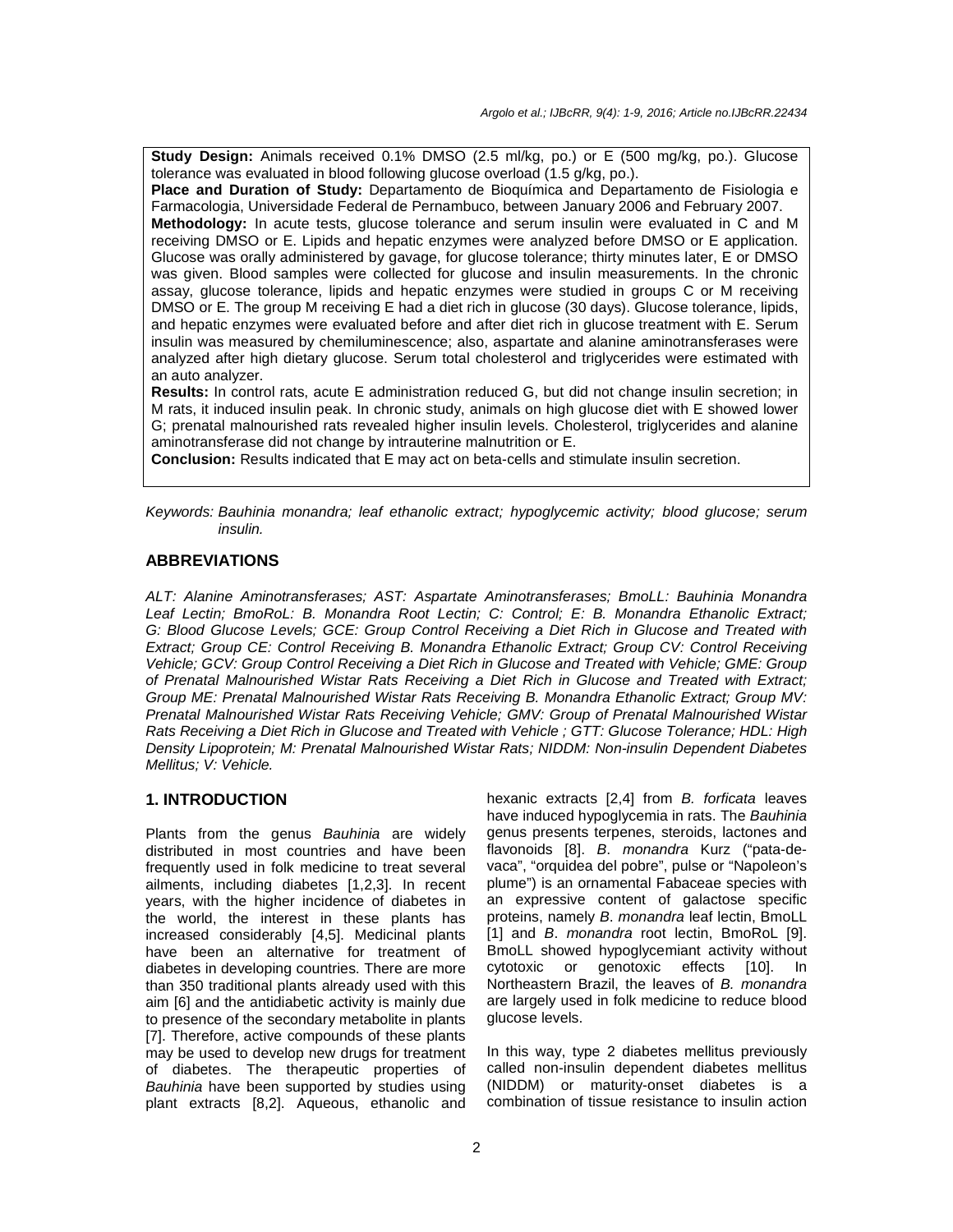with an abnormal insulin secretion in response to glucose [6] and beta cell dysfunction, strongly associated with obesity and a sedentary lifestyle [11]. Since 2010, it was estimated that 280 million of people had diabetes, with NIDDM making up about 90% of the cases globally. The incidence of this disease is increasing rapidly and at the end of 2030, the number of cases will be double, because of increasing longevity and obesity [6]. Diabetes is an important problem to health policy in all world and its prevalence is on a steady increase worldwide. This disease is now identified as one of the main threats to human health in the 21st century [11] considering its high incidence and chronic complications, such as coronary heart disease [12], nephropathy, retinopathy [13], chronic kidney disease [14], renal failure, blindness, amputations and hospitalizations [15].

Also, glucose intolerance and hyperinsulin can be induced by prenatal malnutrition [16]. Furthermore, when prenatal malnutrition is experimentally induced in rats, oligonephronia [17,18] and its consequences such as hypertension, renal hemodynamic and glomerular morphological changes [17] have been observed. The factors above are compatible with the development of chronic renal failure, commonly accompanying diabetes. In accordance with these findings, prenatal malnutrition and low birth weight in humans have been correlated with renal disease during adult life [19].

Currently available oral agents for the treatment of type 2 diabetes mellitus include a variety of compounds from five different pharmacologic classes with distinct mechanisms of action: the sulfonylureas, metiglinides, biguanides, αglucosidase inhibitors, and thiazolidinediones [12]. In general, α-glucosidase inhibitors delay carbohydrate absorption, metiglinides and sulfonylureas increase insulin supply; biguanides and thiazolidinediones enhance insulin action [12]. However, these drugs have limited use because of pathogenically undesirable conditions and high rates of secondary failure [6].

The aim of this work was to investigate the acute and chronic effects of the ethanolic extract from B. monandra leaves to treatment of rats subjected to intrauterine malnutrition. The use of this plant tissue in the popular medicine to diabetes treatment was the main motivation of the present study. The extract effects were evaluated on blood glucose and insulin in rats;

Argolo et al.; IJBcRR, 9(4): 1-9, 2016; Article no.IJBcRR.22434

lipids and hepatic enzymes were also investigated.

#### **2. MATERIALS AND METHODS**

#### **2.1 Preparation of the Extracts**

All chemicals were of analytical grade. Solvents for the extraction were purchased from Merck (Darmstadt, Germany). Leaves of B. monandra Kurz were harvested from ornamental trees in Recife (State of Pernambuco, Northeast of Brazil). A sample of the collected material is archived as voucher specimen number 57462, at the herbarium Dárdano de Andrade Lima, Empresa Pernambucana de Pesquisa Agropecuária, Recife City, Brazil. Dried and powdered leaves of B. monandra (200 g) were extracted with 95% ethanol (1 L) until exhaustion. After filtration, the combined extracts were concentrated at 40ºC to dryness, the ethanolic extract (E).

#### **2.2 Diets**

Intrauterine malnutrition was induced using a multideficient diet, as previously described [20,17]. The content of its main nutrients was (g/g%): proteins 9, carbohydrates 78, lipids 1.1, fiber 7, minerals 4, sodium chloride 0.17 and Kcalories 356. No vitamin supplement was added. However, part of the diet was supplemented with 0.2% (g/g) sodium chloride. The same nutrient in the standard diet (as indicated by the manufacturer, Purina, Agribands do Brasil, Paulínia, SP, Brazil) contains the following contents (g/g%): protein 23, carbohydrates 41, lipids 2.5, fibers 9, minerals 8, sodium chloride 0.37 and Kcalories 278.

The content of the diet high in glucose was (g/g%): glucose 66.73, standard diet 33.27 (Purina, Agribands do Brasil, Paulínia, SP, Brazil) to obtention of an isocaloric diet.

## **2.3 Animals**

All experiments were performed on control (C) and intrauterine malnourished (M) Wistar rats of both genders (250-300 g). Animals were kept under a constant 12 h light and dark cycle and an environmental temperature of 23ºC. Rats, C and M were obtained of dams on a standard or on a multi deficient diet, respectively, during mating and pregnancy. After parturition, all rats had free access to food standard diet and water. At adult age, part of the rats was maintained from 13-16 weeks on a standard diet, the groups C and M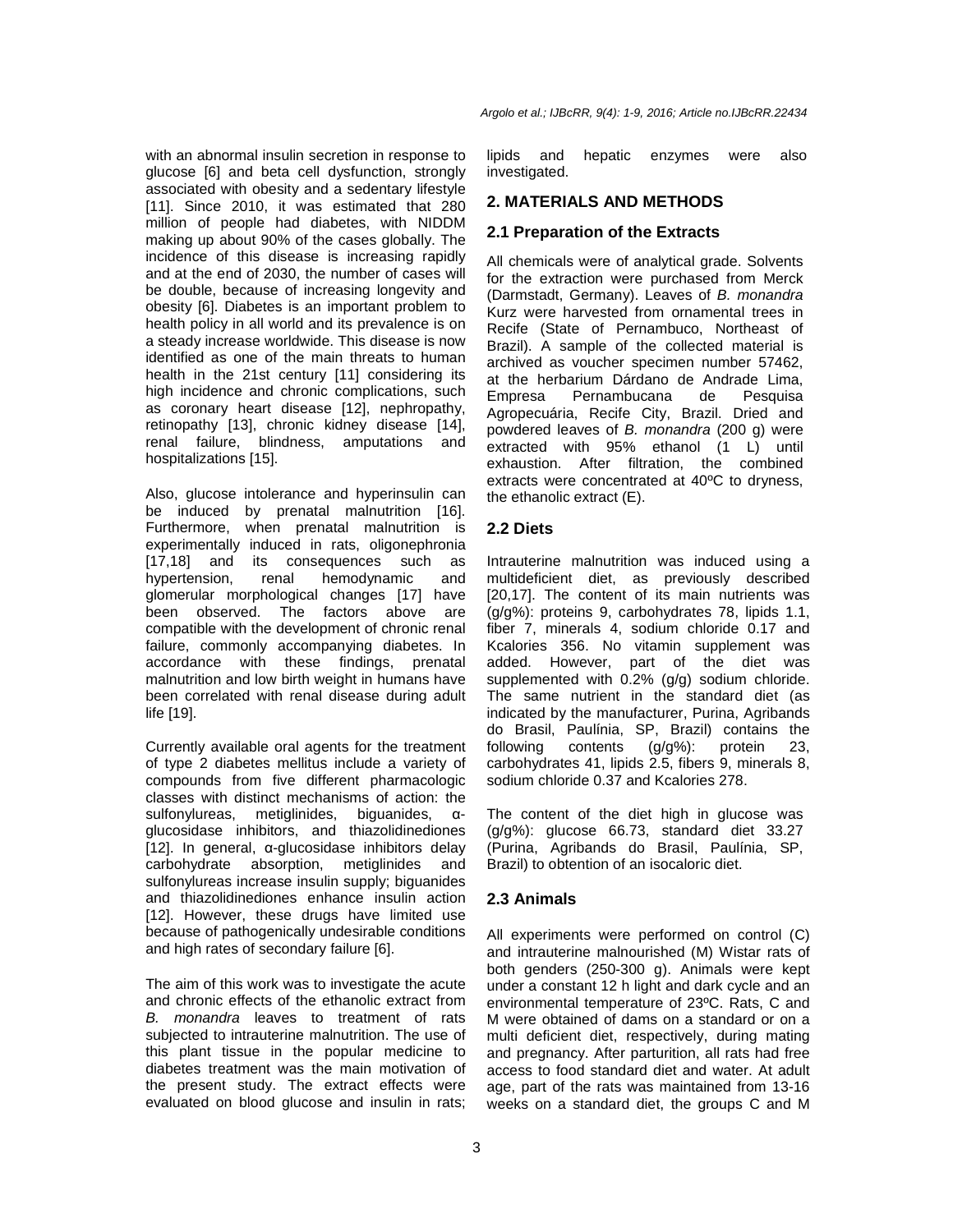and another part was maintained for the same period on a diet high in glucose (G), the groups GC and GM. All authors hereby declare that "Principles of laboratory animal care" (NIH publication No. 85-23, revised 1985) were followed, as well as specific national laws where applicable. All experiments have been examined and approved by the the Ethic Committee from the Centro de Ciências Biológicas, Universidade Federal de Pernambuco (document number 35/05).

## **2.4 Experimental Protocol**

The biological assays were performed into two series, the acute test and the chronic test. In the first series, glucose tolerance test (GTT), and serum insulin were evaluated in C and M receiving vehicle (V, 0.1% DMSO), the groups CV (n=8) and MV (n=8); and in C and M receiving E. (500 mg/kg, po.), the groups CE (n=8) and ME (n=7). Additionally, lipids and hepatic enzymes were studied, before V or E was administered in all animals. Animals were fasted for 12 h to collect blood samples for biochemical measurements. Blood withdrawal was performed from retro-orbital plexus in the animals under ether anesthesia. Glucose (1.5 g/kg) was orally administered by gavage, for GTT study, after a basal blood sample collection. Thirty minutes later, E or V (2.5 mL/kg, po.) were administrated, also by gavage. Subsequently, blood samples were collected after 1, 2 and 4 h, for glucose and insulin measurements.

In the second series, GTT, lipids and hepatic enzymes were studied in GCV (n=9), GMV (n=13), GCE (n=9) and GME (n=13) receiving a diet rich in glucose and simultaneously treated with E (500 mg/kg, po) or V (2.5 mL/kg, po), during 30 days. GTT, lipids, and hepatic enzymes were evaluated before and after diet or E treatment. Body weight, food intake and blood glucose levels were monitored weekly during 30 days of treatment.

## **2.5 Analytical Methods**

Blood glucose levels were determined by the glucose oxidase method [21] immediately after collection. Assay of serum insulin in blood was measured by chemiluminescence (Beckman CoulterTM, Access® , USA). Serum activities of aspartate and alanine aminotransferases, AST and ALT, respectively, were measured by the kinetic method [22] after high dietary glucose. Serum total cholesterol and triglycerides were

estimated by enzymatic method with an autoanalyzer using commercial reagents.

#### **2.6 Statistical Analysis**

Data were expressed as mean  $\pm$  standard error of the mean (SEM). Statistical analysis was evaluated by using one way ANOVA, followed by Student-Neuman-Keuls test to determine the significant difference between the groups. P values of  $= .05$  were considered to be statistically significant.

## **3. RESULTS AND DISCUSSION**

#### **3.1 Body Weight**

Prenatal malnutrition was based on the low birth weight from offspring of dams submitted to multideficient diet [23]. Higher basal serum glucose and insulin levels as well as alterations in glucose homeostasis after an acute glucose overload indicated that this was a valuable model to study hypoglycemic activity in leaf extracts from B. monandra. The body weight at birth was 19% lower in M than in C rats  $(5.2\pm0.2 \text{ vs.})$ 6.4 $\pm$ 0.08 g,  $p = 0.05$ , respectively), while at adult age the values of body weight were the same for both groups  $(364\pm24 \text{ vs. } 323\pm19 \text{ g. respectively}).$ In the groups chronically treated with E, basal values of body weight were similar for both GC and GM groups; at the end of E administration there was a not significant tendency of body weight loss in both GC and GM groups (Fig. 1).



**Fig. 1. Effect of leaf ethanolic extract from B. monandra on body weight of control, GCE (**⬛ **), GCV (**⬛ **), and prenatal malnourished rats,** 

**GME (◆) and GMV (◇) for 4 weeks.**  Values are given as mean  $±S.E.$  n=7/8

The present findings corroborate with previous studies showing glucose intolerance [19]. Furthermore, the prenatal malnutrition is also a condition in which growth factors occur in serum [24] that may contribute with atherosclerotic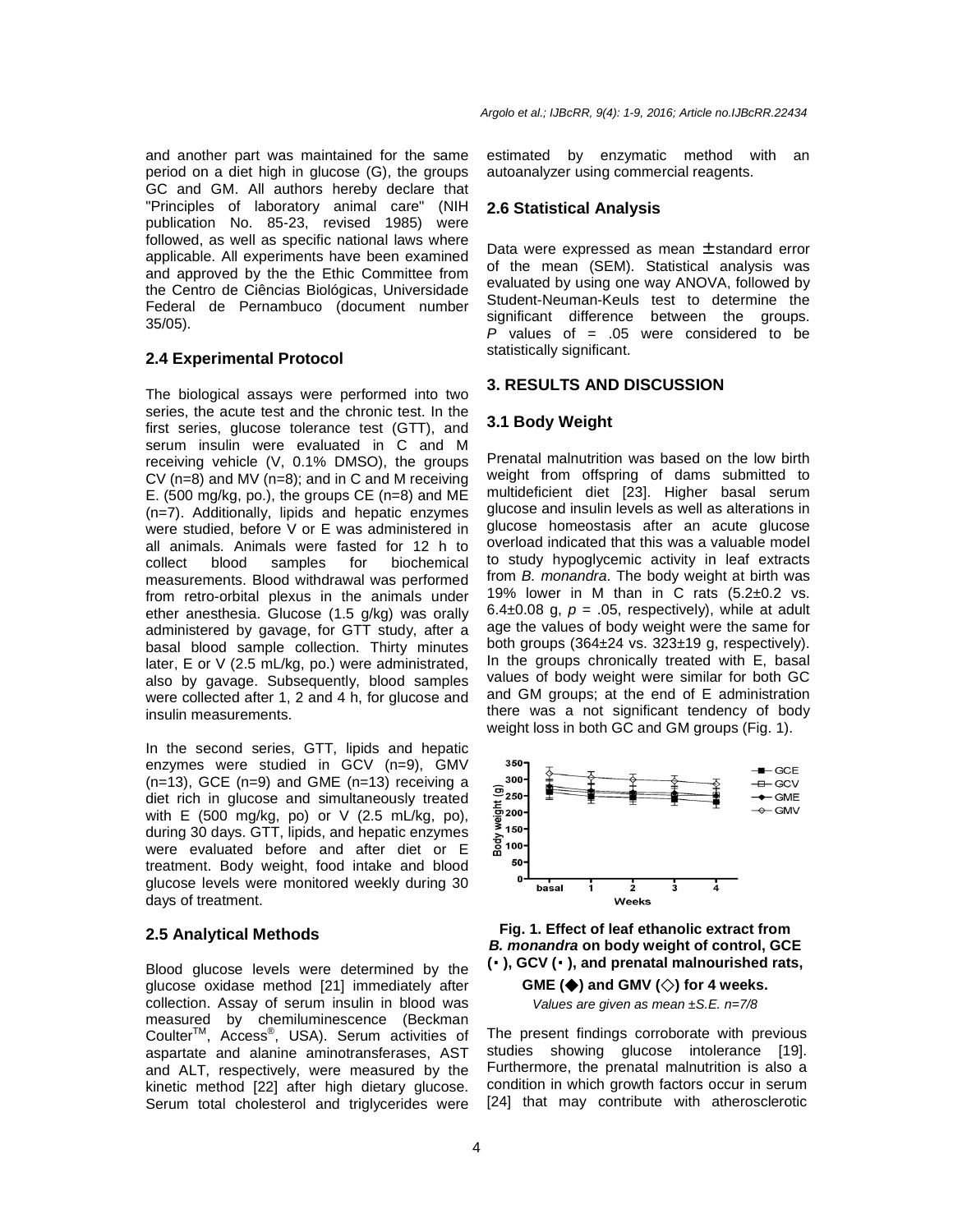disease, a common chronic complication present in non-insulin dependent diabetes mellitus [25].

## **3.2 Acute and Chronic Effect of E on Serum Glucose and Insulin Levels**

In the acute study, the effect of E on serum glucose levels is shown in Figs. 2 (A and B).

Basal fasting serum glucose was higher (18%,  $p = .05$ ) in M than in C rats (122±4 vs. 103±6 mg/dL, respectively). Both CV and MV presented a glucose peak in the first hour after glucose overload (188±6 and 171±8 mg/dL, respectively). During the peak, the glucose level was lower in CE and ME as compared with their respective control groups (161±7 and 156±5 mg/dL, respectively). In the fourth hour after V or E administration, the serum glucose levels returned to their basal values in all groups. Basal serum insulin in CV was lower than in MV rats  $(0.32 \pm 0.11 \text{ vs. } 2.17 \pm 0.82 \text{ |IU/mL, } p = .05,$ respectively, Fig. 2 C and D). Different from CV, the CE group did not show a peak of insulin secretion in the first hour after glucose overload  $(1.36\pm0.45 \text{ vs. } 0.52\pm0.26 \text{ |IU/mL, respectively)}.$ However, ME presented a peak of insulin secretion in the first hour  $(1.93\pm1.03$  |IU/mL), while CE did in the second hour after glucose overload  $(1.40\pm0.57 \quad |IU/mL)$ . Acute E administration reduced the glucose level in C rats, however the peak of insulin secretion in CE rats was retarded to 2 h (Fig. 2 C).

Serum glucose evaluated weekly during chronic treatment was found to be reduced in GC and GM rats ( $p = .05$ , Fig. 3).

At the end of treatment, during GTT evaluation, basal fasting serum glucose was higher in GMV and GCV groups than that seen in GME and GCE groups, respectively (137±4 vs. 100±5 mg/dL and 119±5 vs. 94±5 mg/dL, respectively;  $p = .05$ , Figs. 4A and B). Also, serum glucose was high in GMV than in GCV group in the first and fourth hour, respectively (205±6 vs. 184±4 mg/dL and 144±4 vs. 125±4 mg/dL, respectively;  $p = .05$ , Figs. 4A and 4B). In the two groups chronically treated with E, GME and GCE, the serum glucose peak after acute glucose overload was lower than that in their respective control groups, GMV and GCV (164±8 vs. 205±6 and 153±6 vs. 184±4 mg/dL, respectively;  $p = .05$ , Fig. 4 A and B).



**Fig. 2. Acute effect of leaf ethanolic extract from B. monandra on serum glucose (A and B) and insulin (C and D) levels of control (CE and CV, n=8) and prenatal malnourished (ME, n=7 and MV, n=8) rats. CE (**⬛**), CV (**⬛ **), ME (**⬛ **) and MV (○)** 

Values are given as mean  $\pm$ S.E. \* P = .05 (CE vs. CV), # P = 05 (ME vs. MV).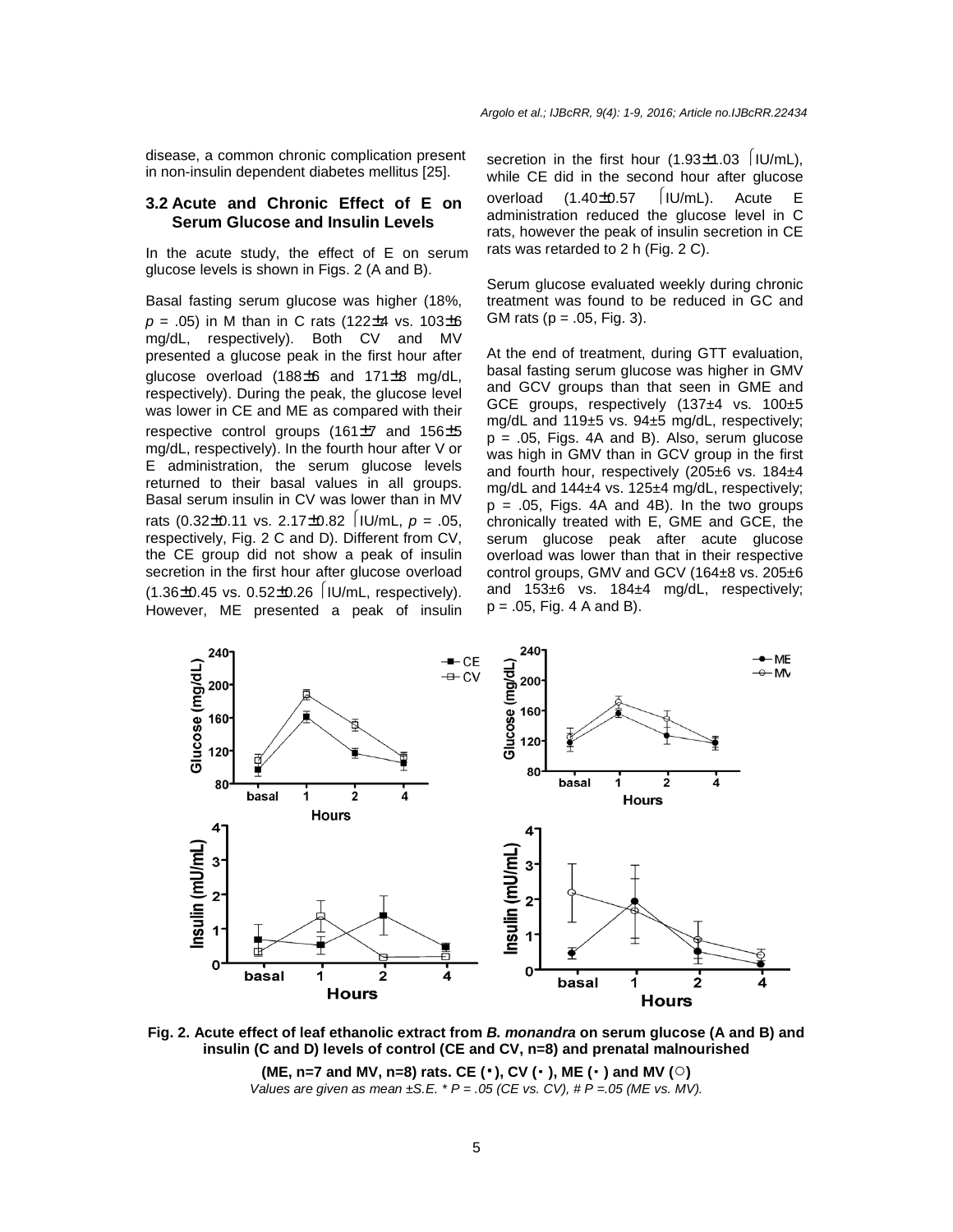

**Fig. 3. Effect of leaf ethanolic extract from B. monandra on weekly glucose level of control (A; GCE and GCV, n=9) and prenatal malnourished (B; GME and GMV, n=13) rats. GCE (**⬛**),** 

**GCV (**⬛**), GME (◆) and GMV (◇)** 

Values are given as mean  $\pm$ S.E. \* P = .05 (GCE vs. GCV), # P = .05 (GME vs. GMV)

At the end of treatment, during GTT evaluation, At the end of treatment, danny GTT evaluation,<br>basal level of serum insulin was similar for both groups, GME and GCE rats (0.89±0.31 µIU/mL, and 0.51±0.08 µIU/mL, Figs. 4C and 4D). However, at the first hour, the levels of serum insulin were higher in GME than in GMV rats (0.44±0.11 µIU/mL vs. 0.167±0.032 µIU/mL, respectively;  $p = .05$ ). Different from GCE, GME group did not show a peak of insulin secretion in the first hour after glucose overload (1.64±0.43 vs.  $0.44\pm0.11$  µIU/mL, respectively;  $p = .05$ ). The values of serum insulin peak were similar for both groups GCE and GCV. Although, neither GMV nor GME had presented an insulin peak, GME presented higher insulin secretion during all points of glucose tolerance curve. Thus, E seemed to restore the capacity of M rats to secrete insulin.

It was reported by Lino et al. [2] that aqueous, ethanolic and hexanic extracts of Bauhinia forficata leaves showed antidiabetic activity; so, this plant extracts can be used in the treatment of diabetes mellitus type II. Antihyperglycemic activity was also revealed when it was used aqueous extract of fresh leaves of B. forficata (1 g/kg, p.o.) [4]. In our study, based on the hypoglycemic effect of E on control and prenatal malnourished rats, and on the levels of plasma insulin, it may be hypothesized that the mechanisms involved include an augmentation on insulin secretion, like the sulfonylureas, an oral agent for the treatment of type 2 diabetes mellitus compound, lower blood glucose in normal and type 2 diabetic animals by stimulating insulin release from pancreatic cells [6].

These findings are in agreement with hypoglycemic activity induced by extracts from other Bauhinia species, such as B. candicans, B. forficata, B. variegata and B. tomentosa [2,3,5].

# **3.3 Profile of Cholesterol, Triglycerides, AST and ALT in Control and Prenatal Malnourished Rats**

Plasma levels of AST and ALT, withdrawn before V or E administration in the acute study, were similar for both groups, M (150±10.5 and 71 $\pm$ 2 IU/L, respectively) and C (164 $\pm$ 8 and 59 $\pm$ 5 IU/L, respectively), while the levels of total cholesterol and triglycerides, also withdrawn before V or E administration in the acute study, were higher in C (100.4±5.3 and 254±37 mg/dL, respectively;  $p<0.05$ ) than M  $(77.8\pm7)$  an B. variegata leaf ethanolic extractd 140±15 mg/dL, respectively; p<0.05). Table 1 shows the effect of chronic E treatment on the plasma levels of AST, ALT, total cholesterol and triglycerides. It was remarkable that AST was lower in GMV than the one observed in GCV rats (139±8 vs. 187±9 IU/L, respectively; p< 0.05). Regarding E effects, the group GME presented AST 55% higher ( $p < 0.05$ ) than that one seen in GMV.

Thiruvenkatasubramaniam and Jayakar [3] and Aljobouri et al. [5] studied the hypoglycemic effect of Bauhinia variegata leaf ethanolic and aqueous extract and there was significant reduction in total cholesterol, triglycerides and elevation of high density lipoprotein (HDL) in diabetic mice. Also, Lino et al. [2] study showed reductions in plasma glucose, triglycerides, total cholesterol and HDL-cholesterol in a model of alloxan-induced diabetes in rats treated by extracts of B. forficata.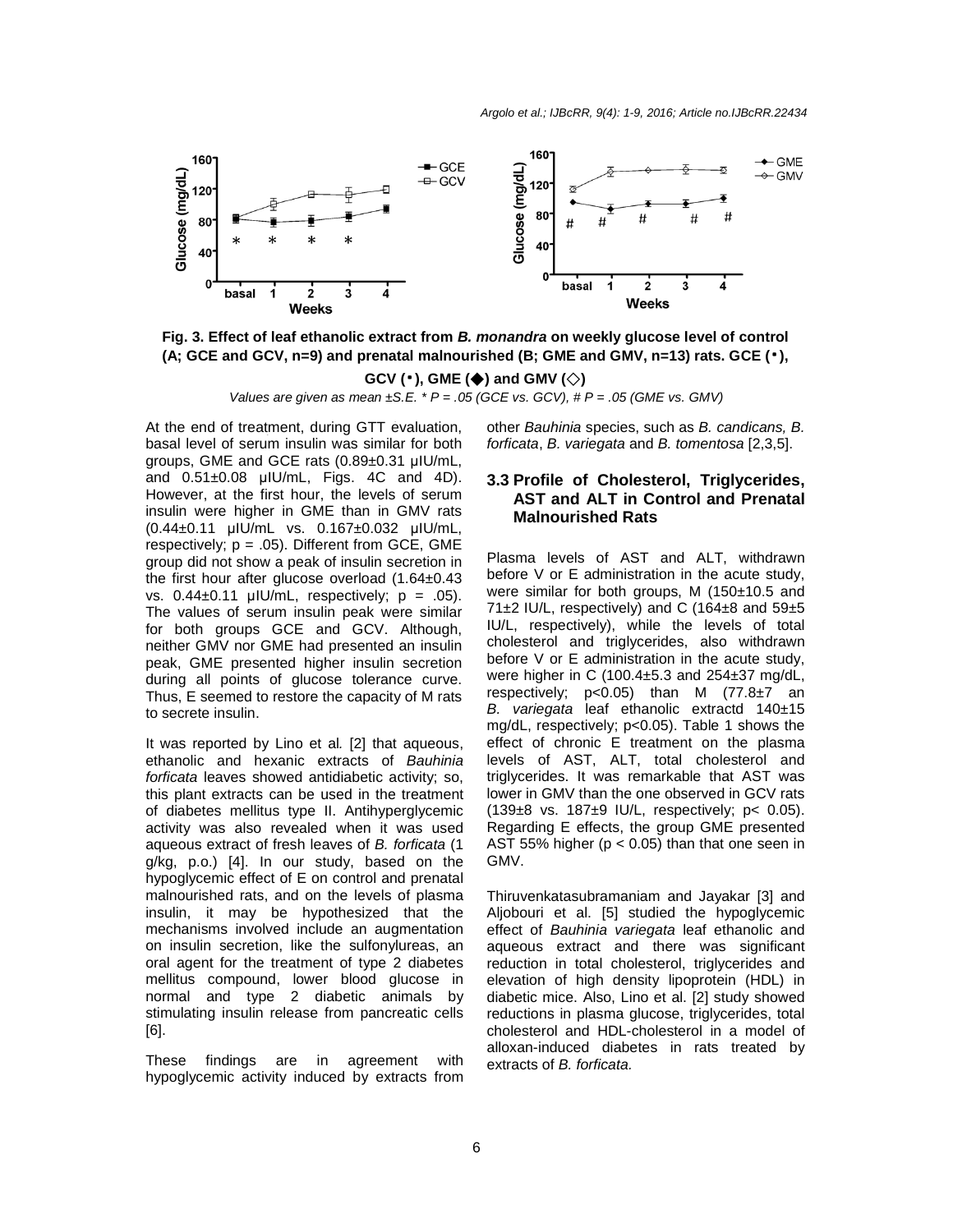| Table 1. Aspartate aminotransferase (AST), alanine aminotransferase (ALT), triglycerides and |
|----------------------------------------------------------------------------------------------|
| cholesterol levels in the serum of control (C) and malnourished (M) rats treated with        |
| vehicle (V) and extract (E)                                                                  |
|                                                                                              |

|                       | $GCE (n=9)$    | $GCV(n=9)$       | $GME$ (n=13)        | $GMV(n=13)$      |
|-----------------------|----------------|------------------|---------------------|------------------|
| AST (IU/L)            | $205 \pm 15$   | $187 + 9.4 \#$   | $216.7 \pm 13.4 \#$ | $139.1 \pm 7.6$  |
| ALT (IU/L)            | 74.7±6         | $70.1 \pm 3.8$   | 73.5+4.3            | $70.1 \pm 1.9$   |
| Triglycerides (mg/dL) | $186 \pm 34.1$ | $188.4 \pm 34.5$ | $122.3 \pm 16.4$    | $129.6 \pm 13.6$ |
| Cholesterol (mg/dL)   | $82.3 \pm 6.8$ | $90+4.7$         | $80+4.7$            | $84.2 + 4.8$     |

Results are expressed as means  $\pm$  SEM. # P = .05 (vs. GMV). n=7/8. GCE: Group control receiving a diet rich in glucose and treated with extract; GCV: Group control receiving a diet rich in glucose and treated with vehicle; GME: Group of prenatal malnourished Wistar rats receiving a diet rich in glucose and treated with extract; GMV: Group of prenatal malnourished Wistar rats receiving a diet rich in glucose and treated with vehicle



**Fig. 4. Chronic effect of leaf ethanolic extract from B. monandra on serum glucose (A and B) and insulin (C and D) level of control (GCE and GCV, n=9) and prenatal malnourished (GME** 

**and GMV, n=13) rats. GCE (**⬛**), GCV (**⬛**), GME (◆) and GMV (◇)** 

Values are given as mean  $\pm$ S.E.  $*$  P = .05 (GCE vs. GCV),  $#P = .05$  (GME vs. GMV)

## **4. CONCLUSIONS**

The results obtained in this work provide evidence for a direct pancreatic action of B. monandra leaf ethanolic extract, probably through an activity on endocrine pancreatic β cells. This is an innovative study that reports for the first time that a hypoglycemic effect of B. monandra leaf ethanolic extract may act on betacells and stimulate insulin secretion. The property should be explored with good prospects for pharmacological application.

# **COMPETING INTERESTS**

Authors have declared that no competing interests exist.

# **REFERENCES**

- 1. Coelho LCBB, Silva MBR. Simple method to purify milligram quantities of the galactose specific lectin from the leaves of Bauhinia monandra. Phytochem Analysis. 2000;11:295-300.
- 2. Lino CS, Diógenes JPL, Pereira BA, Faria RAPG, Andrade Neto M, Alves RS, Queiroz MGR, Sousa FCF, Viana GSB. Antidiabetic activity of Bauhinia forficata extracts in alloxan-diabetic rats. Biol Pharm Bull. 2004;27(1):125-27.
- 3. Thiruvenkatasubramaniam R, Jayakar B. Anti-hyperglycemic and anti-hyperlipidaemic activities of Bauhinia variegata l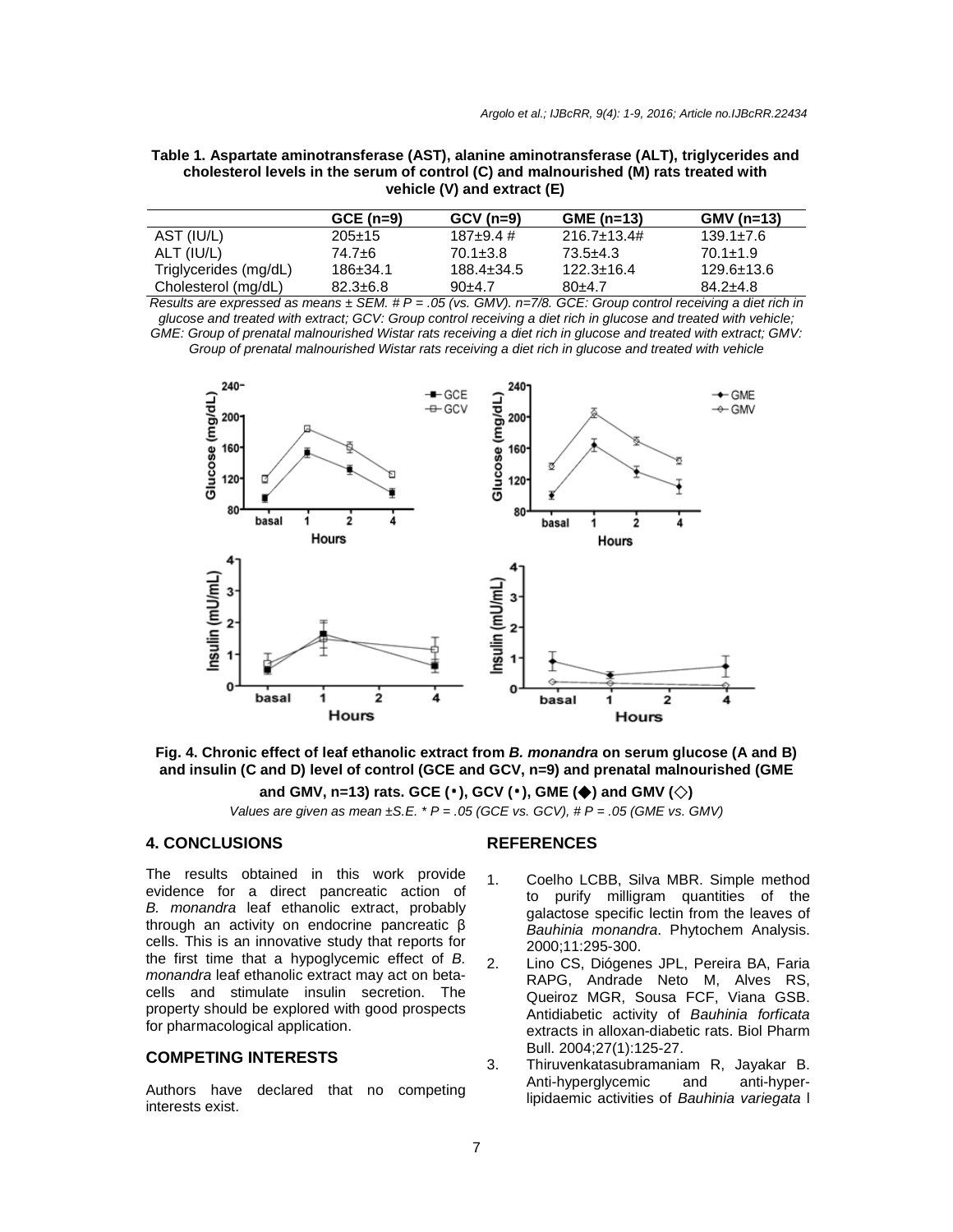on streptozotocin induced diabetic rats. Scholars Research Library. Der Pharmacia Lettre. 2010;2(5):330-34.

- 4. Vasconcelos F, Sampaio SV, Garofalo MA, Guimaraes LF, Giglio JR, Arantes EC. Insulin-like effects of Bauhinia forficata aqueous extract upon Tityus serrulatus scorpion envenoming. J Ethnopharmacol. 2004;95:385-92.
- 5. Aljobouri AM, Rashid KI, Ibrahim SA, Zyer AAJ, Abbas ZN. Study the effect of Bauhinia variegata Linn. ethanolic extract on reducing glucose and lipid levels of white albino mice. Int J Curr Microbiol App Sci. 2015;4(3):652-58.
- 6. Surya S, Salam AD, Tomy DV, Carla B, Kumar RA, Sunil C. Diabetes mellitus and medicinal plants-a review. Asian Pac J Trop Dis. 2014;4(5):337-47.
- 7. Patel DK, Kumar R, Laloo D, Hemalatha S. 2012. Diabetes mellitus: An overview on its pharmacological aspects and reported medicinal plants having antidiabetic activity. Asian Pac J Trop Biomed. 2012;2(5):411-20.
- 8. Argolo ACC, Sant'Ana AEG, Pletsch M, Coelho LCBB. Antioxidant activity of leaf extracts from Bauhinia monandra. Bioresource Technol. 2004;95:229-33.
- 9. Souza JD, Silva MBR, Argolo ACC, Napoleão TH, Sá RA, Correia MTS, Paiva PMG, Silva MDC, Coelho LCBB. A new Bauhinia monandra galactose-specific lectin purified in milligram quantities from secondary roots with antifungal and termiticidal activities. Int Biodeterior Biodegradation. 2011;65:696-702.
- 10. Sisenando HAACN, Macedo MFS, Saturnino ACRD, Coelho LCBB, Medeiros SRB. Evaluation of the genotoxic potential of Bauhinia monandra leaf lectin (BmoLL). Food Chem Toxicol. 2009;47: 303-08.
- 11. Ezuruike UF, Prieto JM. The use of plants in the traditional management of diabetes in Nigeria: Pharmacological and toxicological considerations. J Ethnopharmacol. 2014;155(2):857-924.
- 12. Anselmino M. Cardiovascular prevention in type 2 diabetes mellitus patients: The role of oral glucose-lowering agents. J Diabetes Complicat. 2009;23:427-33.
- 13. Takao T, Matsuyama Y, Suka M, Yanagisawa H, Kikuchi M, Kawazu S. Time-to-effect relationships between systolic blood pressure and the risks of nephropathy and retinopathy in patients

with type 2 diabetes. J Diabetes Complications. 2014;28(5):674-78.

- 14. Pugliese G, Solini A, Bonora E, Fondelli C, Orsi E, Nicolucci A, Penno E. Chronic kidney disease in type 2 diabetes: Lessons from the renal insufficiency and cardiovascular events (RIACE) italian multicentre study. Nutr Metab Cardiovasc Dis. 2014;24:815-22.
- 15. Defossa E, Wagner M. Recent developments in the discovery of FFA1 receptor agonists as novel oral treatment for type 2 diabetes mellitus. Bioorg Med Chem Lett. 2014;24:2991-3000.
- 16. Zou M, Arentson EJ, Teegarden D, Koser SL, Onyskow L, Donkin SS. Fructose consumption during pregnancy and lactation induces fatty liver and glucose intolerance in rats. Nutr Res. 2012; 32(8):588-98.
- 17. Paixão ADO, Maciel CR, Teles MBB, Figueiredo-Silva J. Regional Brazilian dietinduced low birth weight is correlated with changes in renal hemodynamics and glomerular morphometry in adult age. Biol Neonate. 2001;80:239-46.
- 18. Almeida JR, Mandarim-de-Lacerda CA. Maternal gestational protein-calorie restriction decreases the number of glomeruli and causes glomerular hypertrophy in adult hypertensive rats. Am J Obstet Gynecol. 2005;192(3):945-51.
- 19. Painter RC, Roseboom TJ, van Montfrans GA, Bossuyt PM, Krediet RT, Osmond C, Barker DJ, Bleker OP. Microalbuminuria in adults after prenatal exposure to the Dutch famine. J Am Soc Nephrol. 2005;16(1):189- 94.
- 20. Teodósio NR, Lago ES, Romani SA, Guedes RC. A regional basic diet from northeast Brazil as a dietary model of experimental malnutrition. Arch Latinoam Nutr. 1990;40:533-47.
- 21. Trinder P. Determination of glucose in blood using glucose oxidase with an alternative oxygen acceptor. Ann Clin Biochem. 1969;6:24.
- 22. Karmen A, Wróblewski F, LaDue JS. Transaminase activity in human blood. J Clin Invest. 1955;35:126-33.
- 23. Magalhães JC, da Silveira AB, Mota DL, Paixão ADO. Renal function in juvenile rats subjected to prenatal malnutrition and chronic salt overload. Exp Physiol. 2006; 91(3):611-19.
- 24. Paixão ADO, Alessio ML, Martins JP, Leger CL, Monnier L, Pares-Herbute N. Regional